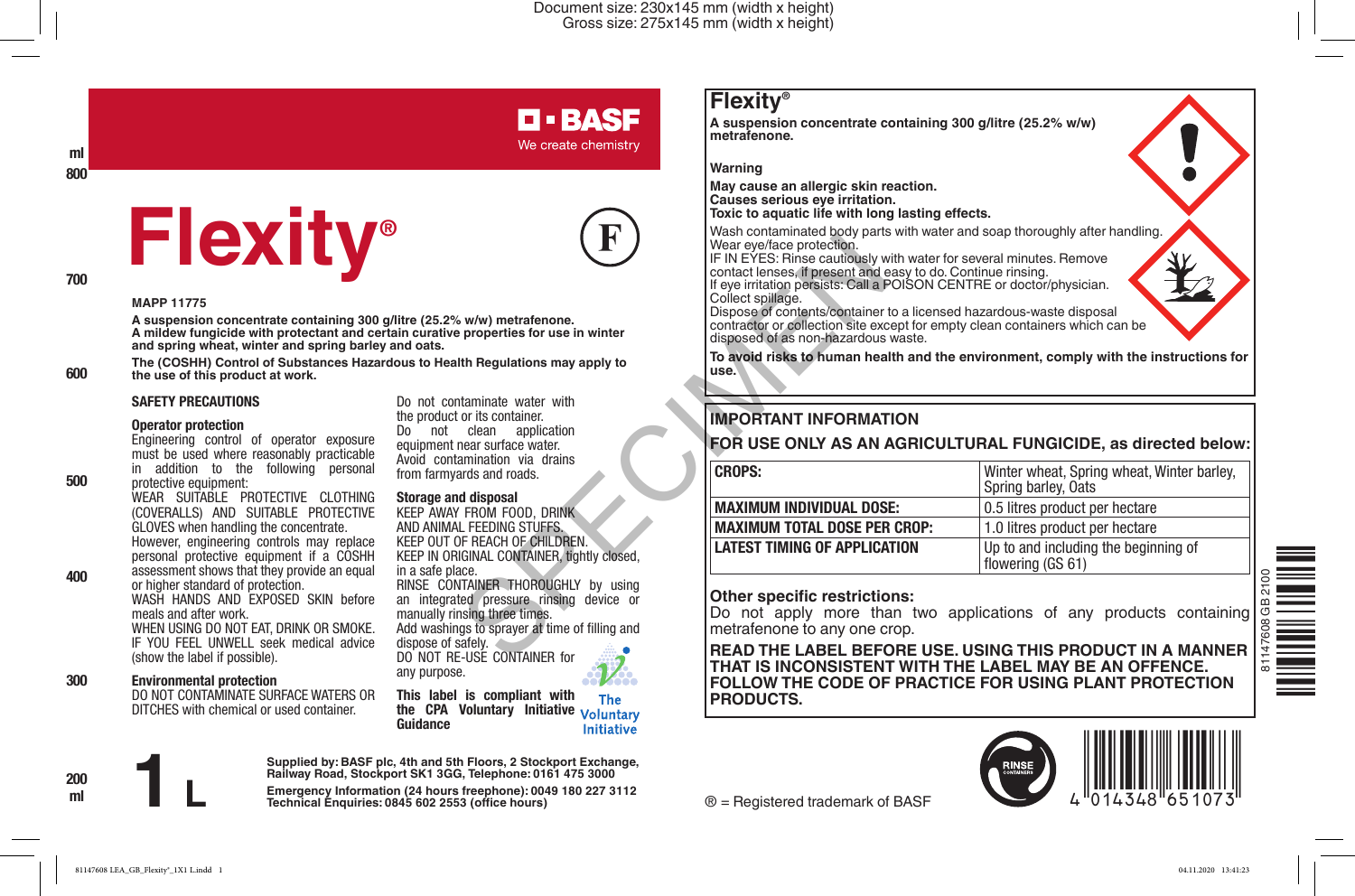#### **DIRECTIONS FOR USE**

IMPORTANT: This information is approved as part of the Product Label. All instructions within this section must be read carefully in order to obtain safe and successful use of this product.

Flexity is a fungicide with protectant properties for use on winter and spring wheat and oats for the control of mildew and moderate curative control of mildew in the latent phase. On winter and spring barley Flexity has protectant properties that give moderate control of mildew. When applied at GS 30-32 to control mildew in wheat, Flexity gives useful reduction of eyespot.

#### **Restrictions/Warnings**

Wash equipment thoroughly after use. Store in a suitable pesticide store, keep dry and protect from frost.

#### **Disease control**

**Powdery Mildew**<br>Flexity is a fungicide with protectant properties for use on winter and spring wheat and oats for the control of mildew and moderate curative control of mildew in the latent phase. On winter and spring barley Flexity has protectant properties that give moderate control of mildew.

#### **Eyespot**

When applied at GS 30-32 to control mildew in wheat, Flexity gives useful reduction of eyespot.

#### **Resistance Management**

Apply Flexity according to the instructions for the target diseases at the specific growth stage indicated. Apply a maximum of two sprays per crop.

Avoid the use of sequential applications of Flexity unless it is used in tank mixture with other active substances that are effective against powdery mildew but have different modes of action.

Flexity should be used as part of a resistance management strategy that includes use in mixtures or sequences that are effective against mildew as well as non-chemical methods e.g. cultural control. Guidelines have been produced by FRAG-UK and copies are available from the HGCA, CPA, your distributor, crop advisor or product manufacturer.

Flexity contains metrafenone which is a benzophenone fungicide. Do not apply more than two applications in total of products containing either benozophenones or benzoylpyridines to any one crop. Do not mix with products containing pyriofenone.

#### **Crop Specific Information**

Flexity can be used on all varieties of Winter wheat, Spring wheat, Winter barley, Spring barley, Winter oats and Spring oats.

#### **Time of Application**

Apply Flexity at the start of foliar disease attack. A maximum of two applications can be made up to the beginning of flowering in wheat, barley and oats.

#### **Rate of Application**

Apply 0.5 litre Flexity in a minimum of 200 litres of water per hectare.

#### **Mixing and Application**

#### **Mixing**

Half fill the tank with clean water and start the agitation. To ensure thorough mixing of the product, invert the container several times before opening. Add the required quantity of Flexity to the spray tank while re-circulating. Fill up the tank with water and continue agitation until spraying is completed.

When tank mixes are to be used, take due note of any instructions given as to the order of mixing. Each product should be added separately to the spray tank and fully dispersed before the addition of any further product(s).

On emptying the container, rinse container thoroughly by using an integrated pressure rinsing device or manually rinsing three times. Add washings to sprayer at time of filling and dispose of container safely.

#### **Application**

Apply as a MEDIUM spray, as defined by BCPC.

#### **Following Crops**

After treating a cereal crop with Flexity, cereals, oilseed rape, sugar beet, linseed, maize, clover, field beans, peas, turnips, carrots, cauliflower, onions, lettuce and potatoes can be planted as succeeding crops.

#### **Compatibility**

For details of compatibilities contact your distributor, local BASF representative or the BASF Technical Services Hotline: 0845 602 2553 or visit our website on: www.agriCentre.basf.co.uk.

#### **Trade Mark Acknowledgments**

Flexity is a registered trademarks of BASF.

#### **The following does not form part of the authorised label text.**

With many products there is a general risk of resistance developing to the active ingredients. For this reason a change in activity cannot be ruled out. It is generally impossible to predict with certainty how resistance may develop because there are so many crop and use connected ways of influencing this. We therefore have to exclude liability for damage or loss attributable to any such resistance that may develop. To help minimise any loss in activity the BASF recommended rate should in all events be adhered to. of any further product(s).<br>
On emptying the container charge device or manually insing three tis device or manually insing three tis container safely.<br>
Napplication<br>
Napplication<br>
Napplication<br>
Napplication<br>
Napplication<br>

Numerous, particularly regional or regionally attributable, factors can influence the activity of the product. Examples include weather and soil conditions, crop plant varieties, crop rotation, treatment times, application amounts, admixture with other products, appearance of organisms resistant to active ingredients and spraying techniques. Under particular conditions a change in activity or damage to plants cannot be ruled out. The manufacturer or supplier is therefore unable to accept any liability in such circumstances. All goods supplied by us are of high grade and we believe them to be suitable, but as we cannot exercise control over their mixing or use or the weather conditions during and after application, which may affect the performance of the material, all conditions and warranties, statutory or otherwise, as to the quality or fitness for any purpose of our goods are excluded and no responsibility will be accepted by us for any damage or injury whatsoever arising from their storage, handling, application or use; but nothing should be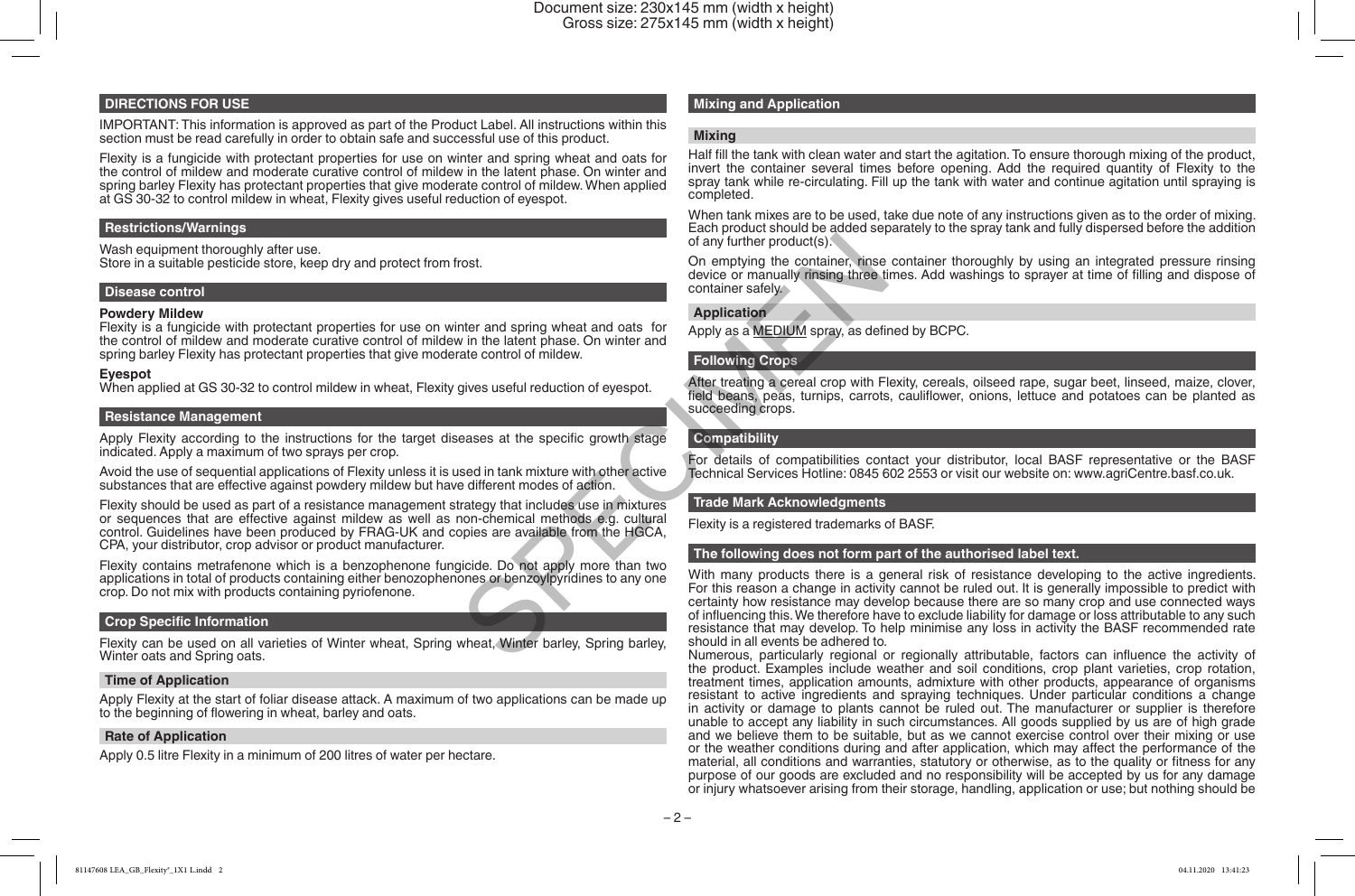deemed to exclude or restrict any liability upon us which cannot be excluded or restricted under the provisions of the Unfair Contract Terms Act 1977 or any similar applicable law.

#### **Section 6 of the Health and Safety at Work Act**

Additional Product Safety Information<br>The product label provides information on a specific pesticidal use of the product; do not use The product label provides information on a specific pesticidal use of the product; do not use<br>otherwise, unless you have assessed any potential hazard involved, the safety measures required<br>and that the particular use has

The information on this label is based on the best available information including data from test results.

#### **Safety Data Sheet**

To access the Safety Data Sheet for this product scan the QR code or use the weblink below:



agricentre.basf.co.uk/Flexity/MSDS Alternatively, contact your supplier.

Information including data from test<br>code or use the weblink below:<br>and the weblink below:<br>and the weblink below:<br>and the weblink below:<br>and the weblink below:<br>and the weblink below:<br>and the weblink below:<br>and the weblink